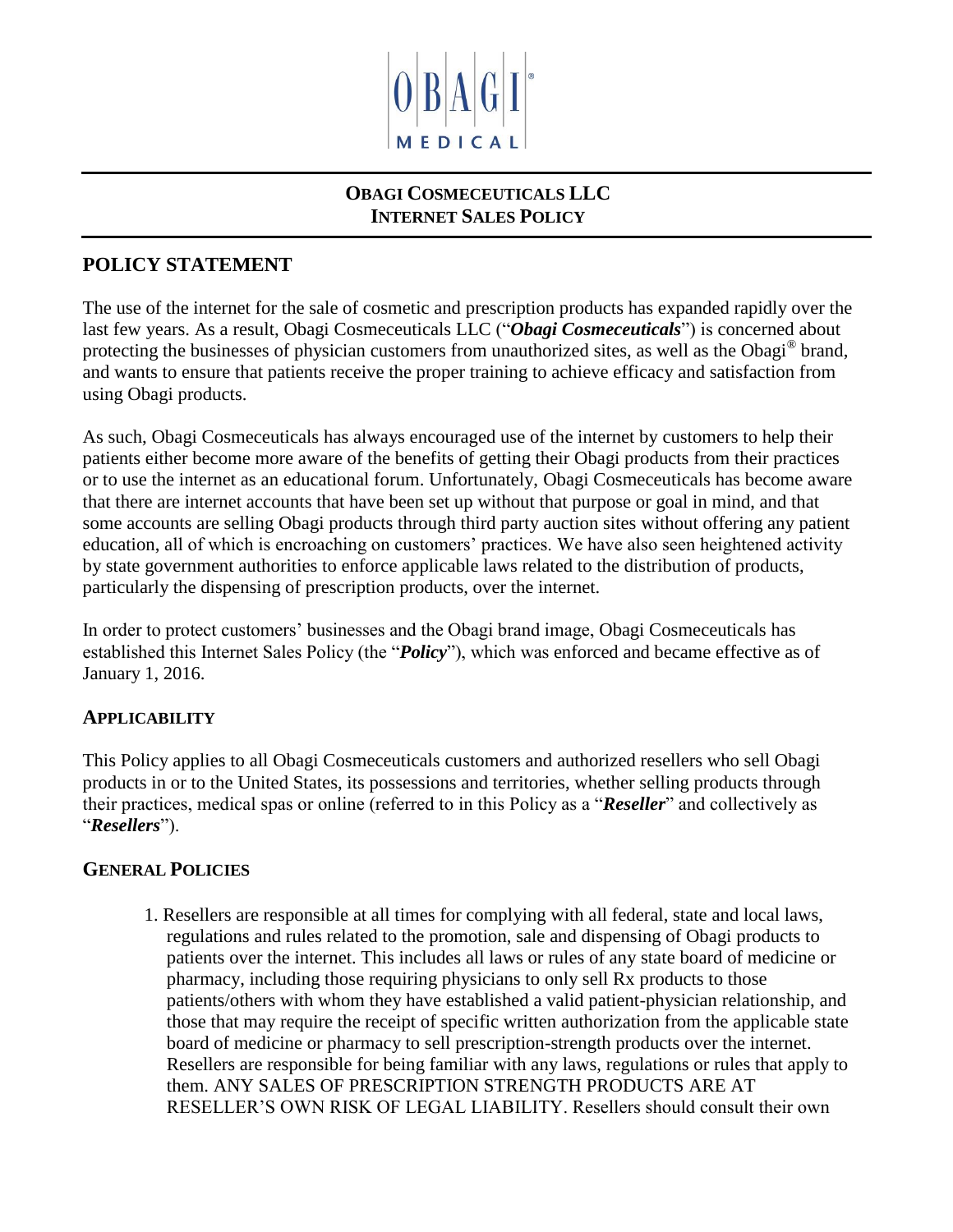legal counsel on these matters.

- 2. Resellers who do operate a website through which they sell Obagi products, must inform their Obagi sales representative and Obagi corporate offices of the existence of the website and provide the representative with the URL address. Physicians who engage in sales of Obagi products over the internet must also sell such products through their private or group practice.
- 3. Resellers may not, in any instance, use the name Obagi or any of the Obagi Cosmeceuticals product names in their domain names.
- 4. Resellers who wish to use any Obagi product name, logo or copyrighted image in sponsored advertising on the internet (e.g., Google ads) must first sign a Copyright and Trademark Authorization Request (a "*Request*"), which can be obtained through an Obagi sales representative, and receive permission from Obagi Cosmeceuticals to use such product name, logo or copyrighted image in the sponsored ad. Resellers must abide by all Terms and Conditions contained in the Request form. Resellers should be aware that Obagi Cosmeceuticals intends to instruct Google to remove all ads containing a trademark or copyrighted material owned by Obagi Cosmeceuticals or its affiliates unless the ad is sponsored by a Reseller who is on the Obagi Cosmeceuticals list of Resellers that have properly filled out a Request and been granted permission to use the trademark and/or copyrighted material per this Policy.
- 5. Resellers may not sell Obagi products over any internet auction or aggregation site, such as eBay, Buy.com, Walmart.com, Groupon, Craigslist, ioffer, Sears, etc., or through social media sites.
- 6. Resellers may not sell Obagi products on Amazon.com unless approval is granted by Obagi Cosmeceuticals. Approved Resellers are required to *advertise* (as defined in the Obagi MAP policy) prices on Amazon no lower than MSRP.
- 7. Resellers may not sell any Obagi professional products, including, but not limited to Obagi Peels and Obagi professional Facial products, through any internet site, whether their own practice website or another site.
- 8. Resellers are required to adhere to Obagi's Minimum Advertised Price Policy with respect to any Advertisements (as defined in such Policy) they utilize with respect to their sales of Obagi products.

#### **ENFORCEMENT OF POLICIES**

Obagi Cosmeceuticals does not intend to engage in business with any Reseller who diminishes the perceived value of Obagi Cosmeceuticals and its products. Accordingly, in the event that Reseller elects not to follow this Policy, Obagi Cosmeceuticals, without assuming any liability, may unilaterally impose sanctions on that Reseller, up to and including termination of its relationship with Reseller, cancelling any pending orders placed by such Reseller and ceasing the sale of any Obagi products to such Reseller.